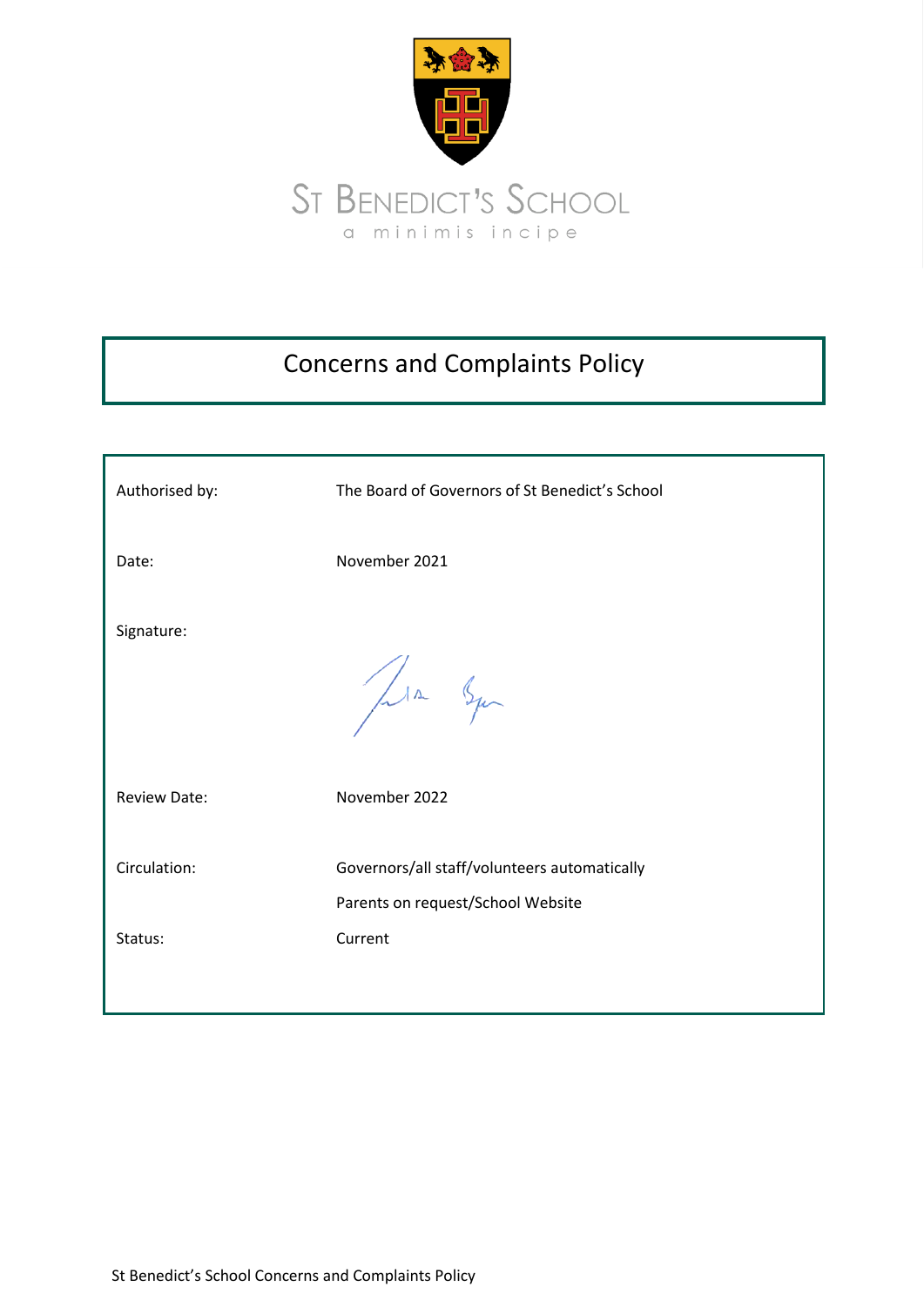# Contents

# **PAGE**

| 3 <sup>7</sup> |  |
|----------------|--|
|                |  |
|                |  |
|                |  |
|                |  |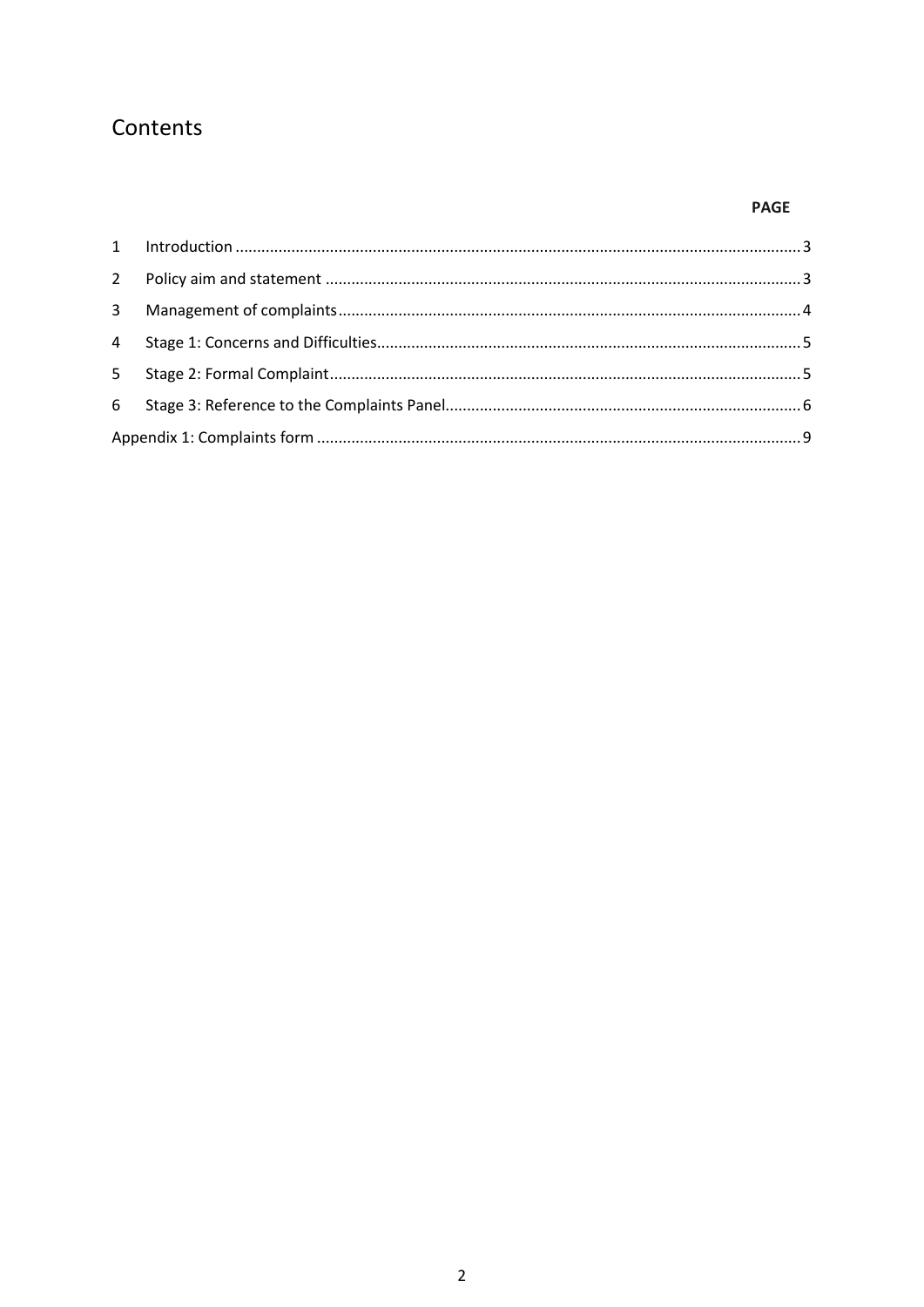# <span id="page-2-0"></span>**1 Introduction**

This is a regulatory policy – responsibility for the monitoring the effectiveness and compliance of the policy and its implementation lies with the governors. This includes:

- Monitoring of the policy and its implementation.
- Reviewing effectiveness.
- Tracking any patterns.
- Evaluating nature of complaints and modifying future practice.

# 1.1 Circulation:

This policy covers St Benedict's Senior School and St Benedict's Junior School and is addressed to the Leadership Teams; to all members of the teaching and pastoral staff, including school medical staff and nursing staff and to parents and pupils. A copy is available on the School's website.

# 1.2 Policy status:

The policy has been approved by the Headmaster and the Governing Body of St Benedict's School (the "School"). It provides guidelines for handling concerns and complaints. It takes account of schedule, paragraph 7 of the Education (Independent School Standards) (England) Regulations 2003. Certain procedures can only be carried out during term time.

# 1.3 Application:

Separate procedures apply in the event of a child protection issue or if the Head permanently excludes or asks a pupil to leave and the parents seek a Governors' Review of that decision.

- 1.4 Parent/s/You includes a current or prospective parent or legal guardian or education guardian and may at our discretion include a parent whose child has recently left the School. This also applies to past pupils if the complaint was raised whilst the pupil was registered.
- 1.5 Three stages: this policy describes a three stage procedure:
	- Stage 1: informal raising of a concern or difficulty notified orally or in writing to a member of staff.
	- Stage 2: a formal complaint in writing to the Headmaster or to the Headmaster of the Junior School.
	- Stage 3: a reference to the Complaints Panel.

Separate procedures apply if a pupil has been permanently excluded or asked to leave or if a child protection issue has arisen. A concern about the safety of your child should be notified immediately to the person you believe is best placed to take urgent action and should be confirmed in writing to the Headmaster.

# <span id="page-2-1"></span>**2 Policy aim and statement**

2.1 Aim:

The aim of this policy is to ensure that a concern or complaint is managed sympathetically, efficiently and at the appropriate level, and resolved as soon as possible. Doing so is good practice, it is fair to those concerned and it helps to promote parents' and pupils' confidence in our ability to safeguard and promote welfare. We will try to resolve every concern or complaint in a positive way with the aim of putting right a matter which may have gone wrong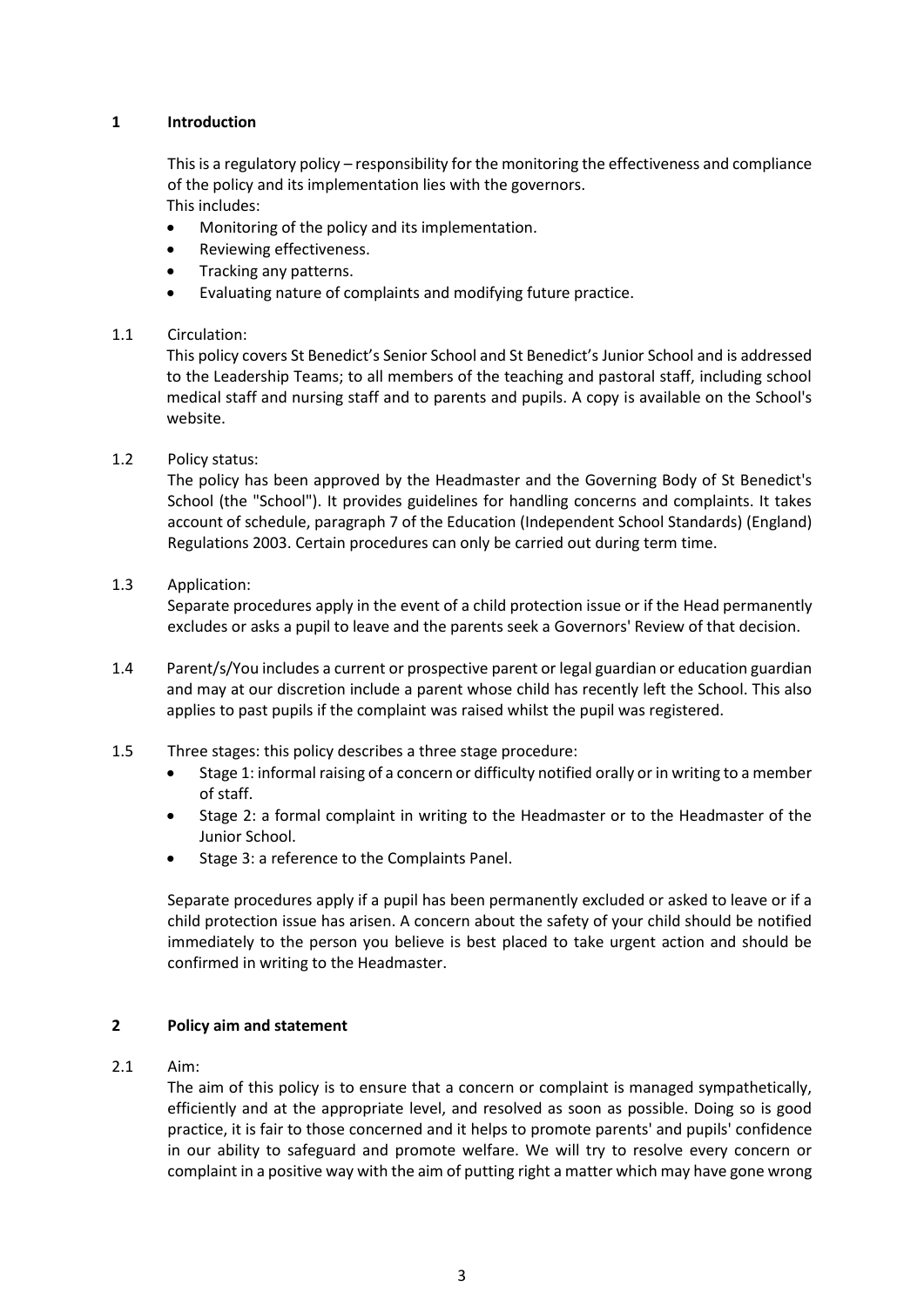and, where necessary, reviewing our systems and procedures in light of the circumstances.

# 2.2 Policy statement:

We need to know as soon as possible if there is any cause for dissatisfaction. We recognise that a difficulty which is not resolved quickly and fairly can soon become a cause of resentment, which would be damaging to relationships and also to our school culture. Parents and pupils should never feel - or be made to feel - that a complaint will be taken amiss or will adversely affect a pupil or his/her opportunities at this school. The policy however distinguishes between a concern or difficulty which can be resolved informally and a formal complaint which will require investigation.

# 2.3 Early Years Foundation Stage (EYFS):

Written complaints about the fulfilment of the EYFS requirements will be investigated and the complainant notified of the outcome of the investigation within 28 days. The record of complaints will be made available to Ofsted and the Independent Schools Inspectorate (ISI) on request. Details of how parents can contact Ofsted or ISI if they believe the School is not meeting EYFS requirements are set out at the end of this policy.

# <span id="page-3-0"></span>**3 Management of complaints**

In accordance with legislation any concern about which a parent of a pupil is unhappy and seeks action by the school is now a complaint and is covered by this procedure

# 3.1 Complaints Coordinator:

The Headmaster has appointed the Deputy Head ("Complaints Coordinator") to be responsible for the coordination and administration of the Complaints Procedure. If the Complaints Coordinator is unavailable or is the subject of the complaint, his/her duties will be carried out by the Head or another senior member of staff.

The main responsibilities of the Complaints Coordinator are to:

- Be the first point of contact while the matter remains unresolved and keep records.
- Coordinate the complaints procedures in school.
- Maintain an on-going training program for all school employees in relation to complaints.
- Monitor the keeping, confidentiality and storage of records in relation to complaints.
- Report regularly to the Head with respect to complaints.

# 3.2 Complaints form:

Every complaint notified to a member of staff will be noted, together with the action taken, on a standard form. A sample of this form is attached to this policy in Appendix 1.

3.3 Complaints Records:

The complaints coordinator will review the system annually, and can propose changes to the Headmaster and Governing Body. The Governing Body is responsible for changes to the policy and procedures.

# 3.4 Record of Formal Complaints

| The school has received formal complaints as follows: |                          |                 |  |  |
|-------------------------------------------------------|--------------------------|-----------------|--|--|
| 2012-2013                                             | Senior School 0          | Junior School 0 |  |  |
| 2013-2014                                             | Senior School 2 resolved | Junior School 0 |  |  |
| 2014-2015                                             | Senior School 0          | Junior School 0 |  |  |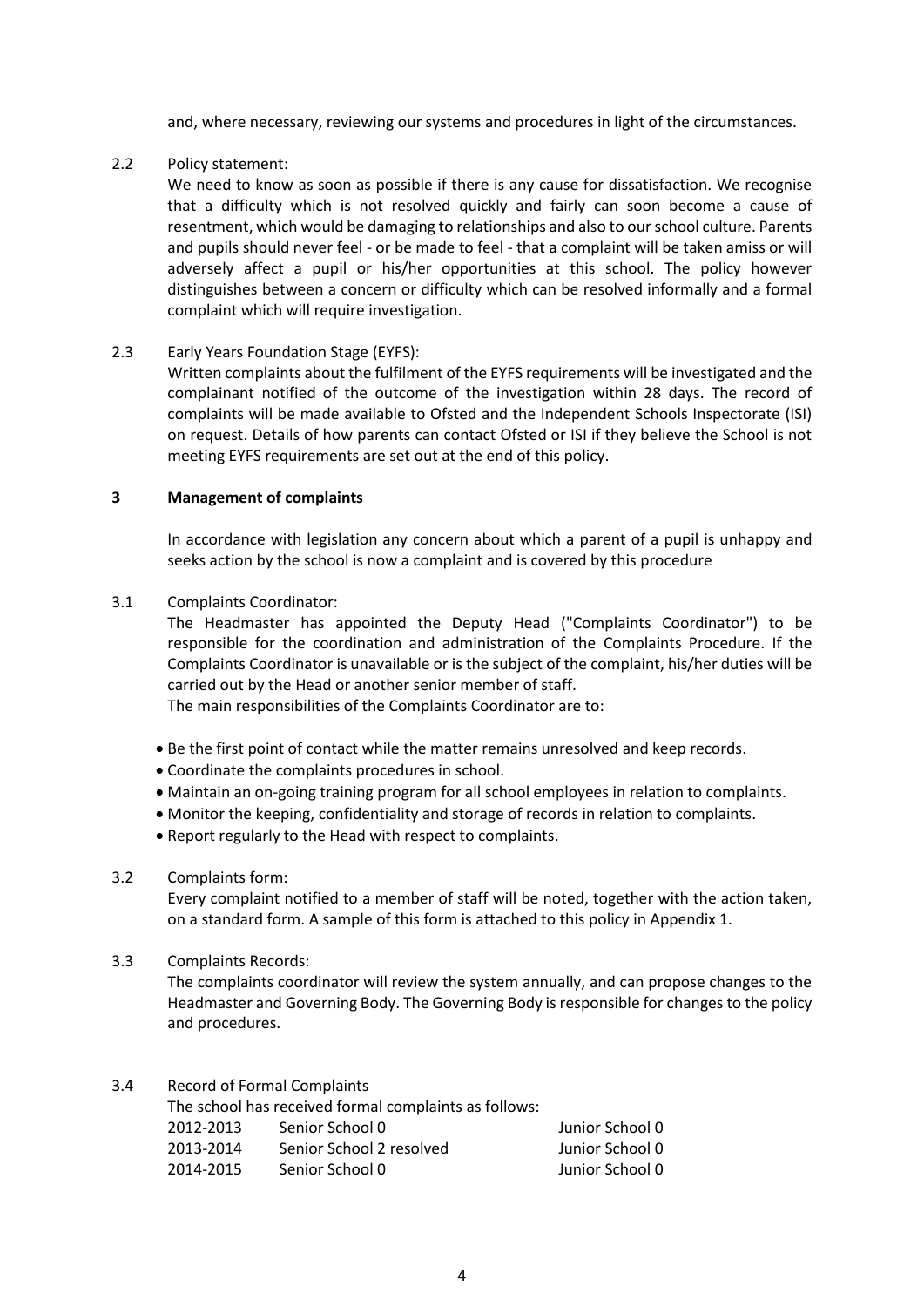| 2015-2016 | Senior School 1 resolved |
|-----------|--------------------------|
| 2016-2017 | Senior School 1 resolved |
| 2017-2018 | Senior School 2 resolved |
| 2018-2019 | Senior School 3 resolved |
| 2019-2020 | Senior School 1 resolved |
| 2020-2021 | Senior School 1 resolved |

Junior School 0 Junior School 0 2017-2018 Senior School 2 resolved Junior School 1 resolved Junior School 0 Junior School 0 Junior School 2 resolved

# <span id="page-4-0"></span>**4 Stage 1: Concerns and Difficulties**

# 4.1 Concerns:

We expect that most concerns, where a parent or pupil seeks intervention, reconsideration or some other action to be taken, can be resolved informally. Examples might include dissatisfaction about some aspect of teaching or pastoral care, or about allocation of privileges or responsibilities, or about a timetable clash or some other aspect of the School's systems or equipment, or a billing error.

- 4.2 Notification: please raise the concern initially as follows:
	- Education issues if the matter relates to the classroom, the curriculum or special educational needs please speak or write to the Form Tutor or Head of Department (Head of Key Stage in the Junior School) as appropriate.
	- Pastoral care for concerns relating to matters outside the classroom, please speak or write to the Form Tutor, or the Division Head (Head of Key Stage in the Junior School)
	- Disciplinary matters a problem over any disciplinary action taken or a sanction imposed should be raised first of all with the member of staff who imposed it, and, if not resolved, with the Form Tutor, Division Head (Head of Key Stage in the Junior School) or Deputy Head.
	- Financial matters a query relating to fees or extras should be stated in writing to the Bursar.

# 4.3 Acknowledgement:

We will acknowledge a written notification by telephone, fax, e-mail or letter within two working days of receipt during term time and as soon as practicable, certainly by the start of the next term, in the holidays. A complaint raised orally will not necessarily be acknowledged in writing but a Complaints Form will be completed and sent to the Complaints Coordinator.

4.4 Unresolved concerns: a concern which has not been resolved by informal means within 15 days should be notified by the complainant in writing as a formal complaint, which will be dealt with in accordance with Stage 2 below.

# <span id="page-4-1"></span>**5 Stage 2: Formal Complaint**

# 5.1 Notification:

An unresolved concern under Stage 1, or a complaint which needs investigation, or dissatisfaction with some aspect of the School's policies, procedures, management or administration should be set out in writing with full details and sent with all relevant documents and your full contact details in an envelope addressed to the Headmaster. If the complaint is about the Headmaster, correspondence should be sent to the Chair of Governors via the Clerk to the Governors [\(bursar@stbenedicts.org.uk\)](mailto:bursar@stbenedicts.org.uk). Your complaint will be acknowledged by telephone or in writing within two working days during term time, indicating the action that is being taken and the likely time scale. A Complaints Form will be completed and sent to the Complaints Coordinator.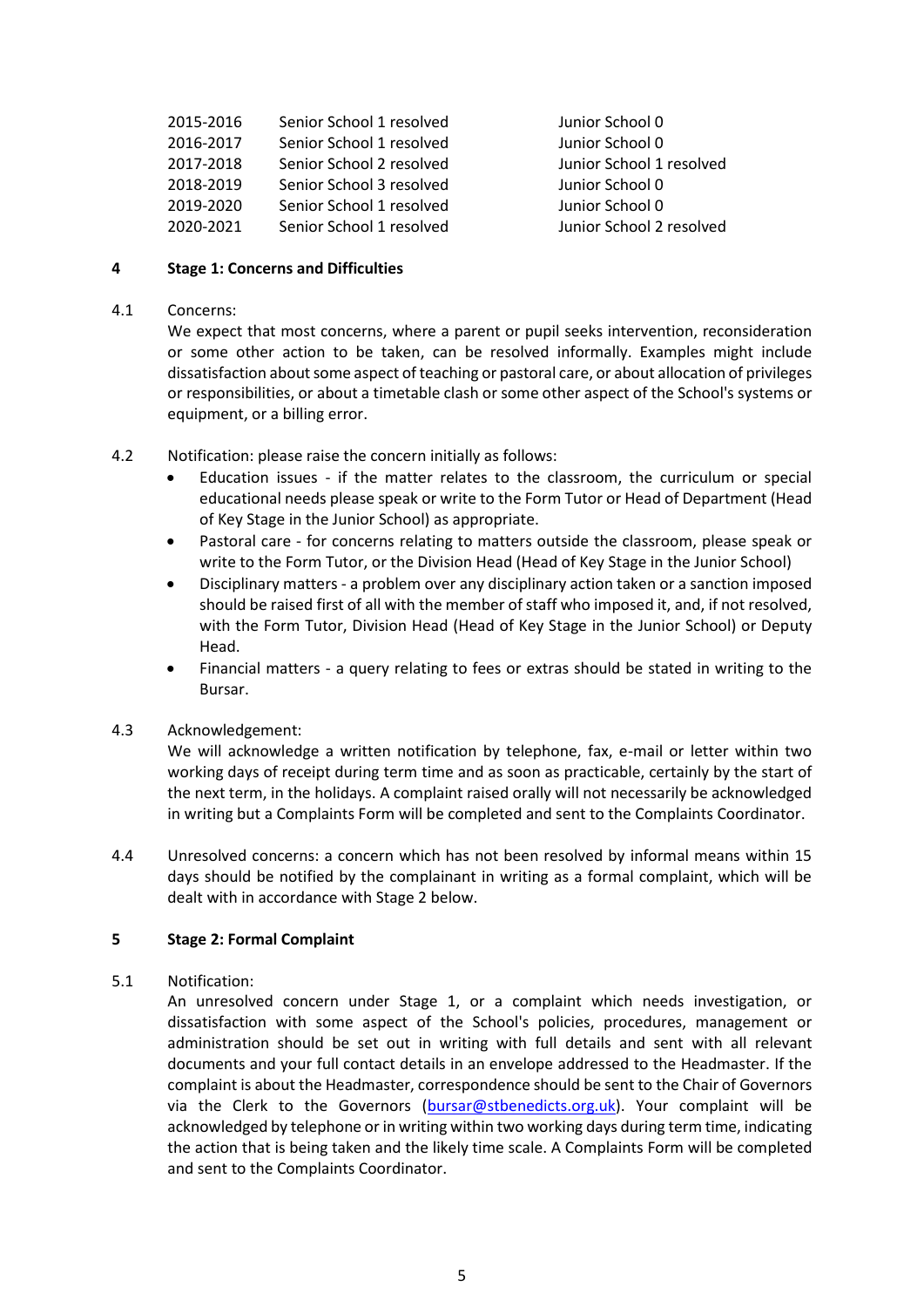# 5.2 Investigation:

The Headmaster (or the Chair of Governors if the complaint is about the Headmaster) may ask a senior member of staff to act as "investigator". The investigator/s may request additional information from you and will probably wish to speak to you personally and to others who have knowledge of the circumstances. You may request a meeting with the Headmaster (or with the Chairman of Governors if the complaint is about the Headmaster). The outcome of the investigation will be reported to the Headmaster (or to the Chair of Governors if the complaint is about the Headmaster) who will then notify you in writing of his decision and the reasons for it within 10 working days. If the outcome is during the holidays, parents will be notified no later than 5 working days after the start of the next term. Written records will be kept of all meetings and interviews held in relation to the complaint.

# 5.3 Record:

Written record is kept of all complaints, whether they are resolved following a formal procedure, or proceed to a panel hearing. The record will also include any action taken by the school as a result of the complaint, irrespective of whether these are formal or not. Regardless of outcome, the school will review its systems and practices to see if any amendments / improvements can be made. All correspondence, statements and records relating to individual complaints are to be kept confidential except where the Secretary of State or a body conducting an inspection under section 108 or 109 of the 2008 Act requests access to them.

# <span id="page-5-0"></span>**6 Stage 3: Reference to the Complaints Panel**

A Panel hearing is a review of the decisions taken by the Headmaster.

If the parent is not satisfied with the School's response to their complaint at Stage 2 they may continue to this stage. If the parent should later indicate they are now satisfied and do not wish to proceed, the panel should consider the parent's complaint in absentia and issue findings on the substance of the complaint, thereby bringing the matter to a conclusion.

The Panel will not consider any new areas of complaint which have not been previously raised as part of the complaints procedure.

# 6.1 The role of the Panel:

The Panel's task is to establish the facts surrounding the complaints that have been made by considering:

- The documents provided by both parties and;
- Any representations made by you, and by the Headmaster. If, after establishing the facts, the Panel consider that the complaint is made out, they will uphold the complaint. If the Panel consider that the complaint is not made out, they will dismiss the complaint. They will make these decisions on the balance of probabilities. It is not within the powers of the Panel to make any financial award, nor to impose sanctions on staff, pupils, or parents. The Panel may make recommendations on these or any other issues to the Headmaster or to the Board of Governors as appropriate.

# 6.2 Composition:

A Complaints Panel ("Panel") will be constituted on behalf of the Chair of Governors comprising members of the Board of St Benedict's School and one person independent of the leadership and management of the School.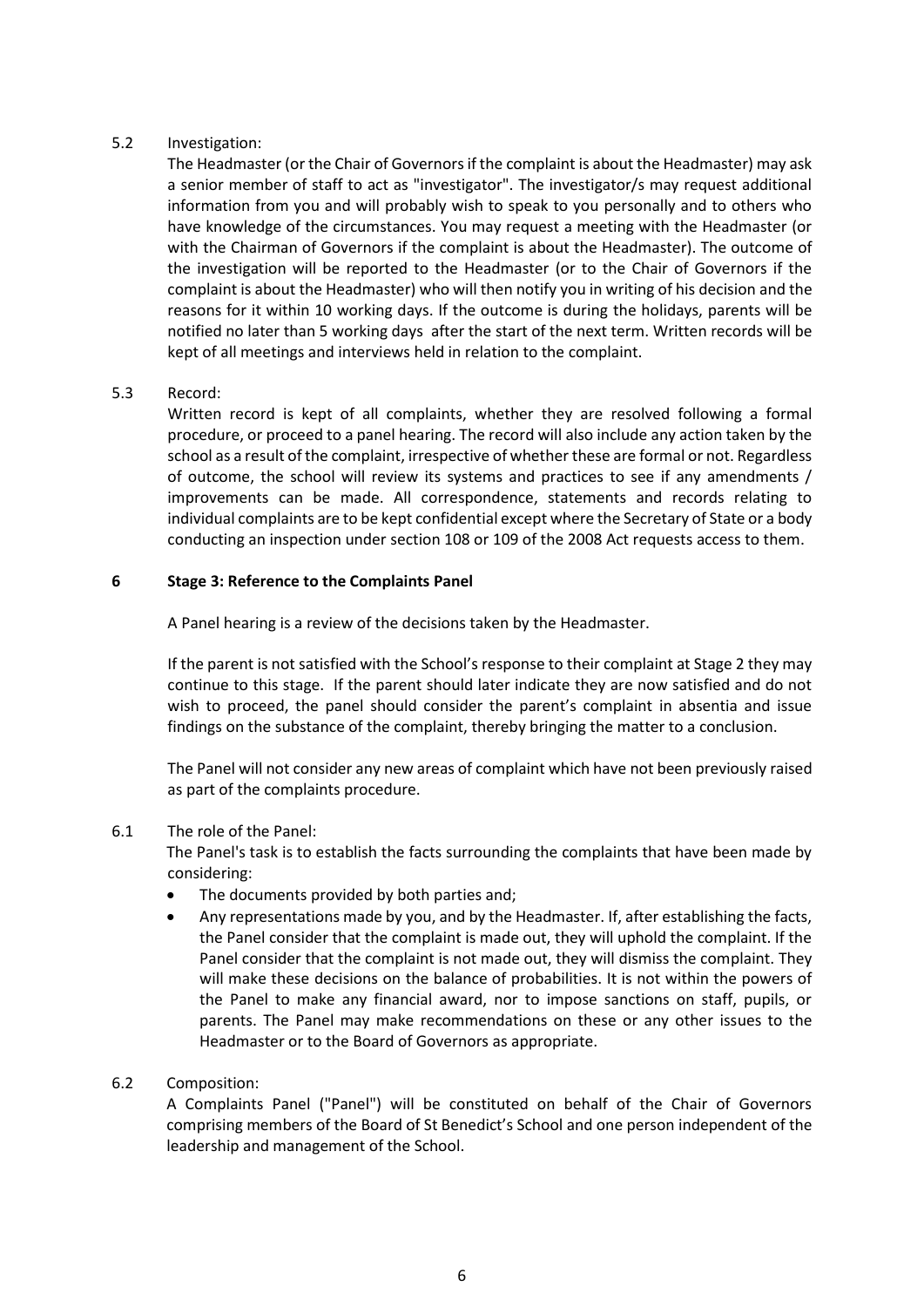# 6.3 Notification:

To request a hearing before the Complaints Panel please write to the Chair of Governors within seven working days of the Headmaster's decision complained of. Your request will only be considered if you have completed the procedures at Stages 1-2. Please ensure that a copy of all relevant documents and your full contact details accompany your letter to the Chair. Please state in your letter all the grounds of your complaint and any outcome that you desire. Please also send the Chair a list of the documents which you believe to be in the School's possession and wish the Panel to see. The Chair will acknowledge your request in writing within four working days during term time.

# 6.4 Convening the Panel:

The Chair of Governors will convene the Complaints Panel as soon as reasonably practicable but the Panel will not normally sit during half terms or school holidays. The Panel will consist of a minimum of three individuals who were not directly involved in the matters detailed in the complaint. One member of the Panel shall be independent of the management and running of the school. You may ask the Chair to tell you who has been appointed to sit on the Panel.

# 6.5 Notice of hearing:

The Panel will be convened within 15 term time working days of the complaint being asked for review. The panel will not normally meet during school holidays. The Chair will send you written notification of the date, time and place of the hearing together with brief details of the Panel members who will hear it and a copy of relevant documents in the possession of the School as soon as possible.

#### 6.6 Attendance:

You will be asked to attend the hearing and may be accompanied by another person such as a relative or friend. It is not necessary for that person to be legally qualified. If you wish to be accompanied by a legally qualified person, acting in their professional capacity, please notify the School at least two working days before the hearing. Copies of additional documents you wish the Panel to consider should be sent to the Chair at least three clear days prior to the hearing.

# 6.7 Chairman of the Panel:

The hearing will be chaired by one member of the Panel (chosen by them) and will be conducted in an informal manner.

# 6.8 Hearing:

All statements made at the hearing will be unsworn. All present will be entitled, should they wish, to write their own notes for reference purposes. The Clerk to the Governors will be asked to take a handwritten minute of the proceedings in any event.

# 6.9 Evidence:

The Chairman of the Panel will conduct the hearing in such a way as to ensure that all those present have the opportunity of asking questions and making comments in an appropriate manner. The hearing is not a re-hearing of the previous stages nor legal proceedings and the Panel shall be under no obligation to hear oral evidence from witnesses but may do so and/or may take written statements into account.

#### 6.10 Conduct:

All those attending the hearing are expected to show courtesy, restraint and good manners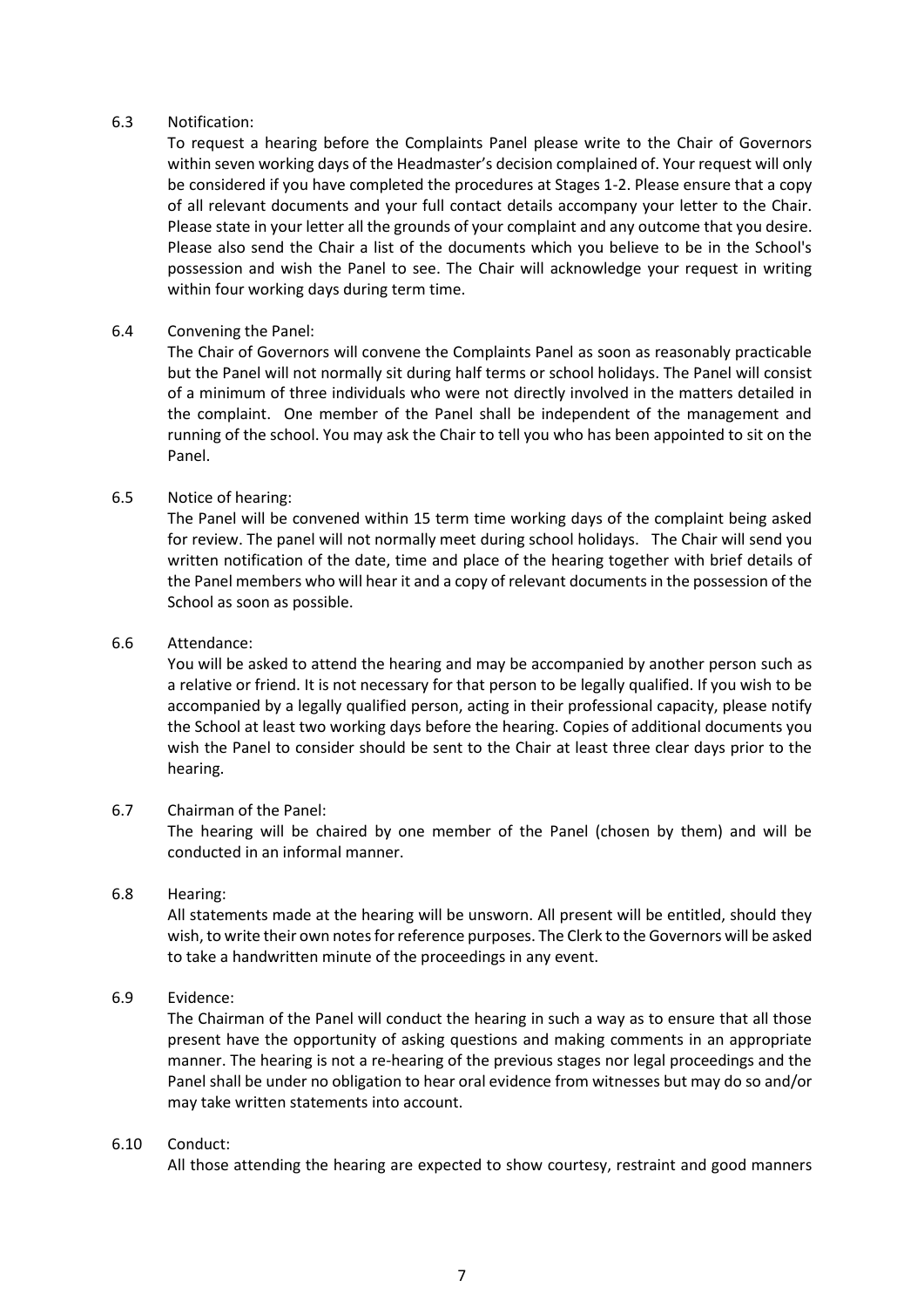or, after due warning, the hearing may be adjourned or terminated at the discretion of the Chairman of the Panel. If terminated, the original decision will stand. Any person who is dissatisfied with any aspect of the way the hearing is conducted must say so before the proceedings go any further and his/her comment will be minuted.

#### 6.11 Adjournment:

The Chairman of the Panel may at his/her discretion; adjourn the hearing for further investigation of any relevant issue. This may include an adjournment to take legal advice.

#### 6.12 Decision:

After due consideration of the matters discussed at the hearing, the Panel shall reach a decision unless there is an agreed position. The Panel's decision may be notified orally at the hearing or subsequently and shall be confirmed in writing to you within seven working days. Reasons for the decision will be given. The Decision may include recommendations and will be made available on the school premises. A copy will be sent to you, to the Chairman of the Board of Governors, to the Headmaster and, where relevant, to any person about whom the complaint has been made.

#### 6.13 Private proceeding:

A hearing before the Complaints Panel is a private proceeding. No notes or other records or oral statements about any matter discussed in or arising from the proceeding shall be made available directly or indirectly to the press or other media.

#### 6.14 Confidentiality:

A written record will be kept of all complaints, and of whether they are resolved at Stage 1 or Stage 2, or proceed to a panel hearing. The number of complaints registered under the formal procedure during the preceding school year will be supplied to parents on request. Correspondence, statements and records relating to individual complaints will be kept confidential except to the extent required by section 9 of the Schedule to the Education (Independent School Standards) (England) Regulations Act 2008, that is where access is requested by the Secretary of State, or where disclosure is required in the course of a school's inspection or under other legal authority. In accordance with data protection principles(GDPR 2018), details of individual complaints will normally be destroyed following each school inspection. In exceptional circumstances some details will be retained for a further period as necessary. The file will be available for inspection on the school premises by the headmaster.

# 6.15 Details for Ofsted and ISI

If parents believe that the School is not meeting EYFS requirements, then they can contact Ofsted or ISI as follows:

- OFSTED: Piccadilly Gate. Stone Street, Manchester, M1 2WD Tel: 0300 11231231
- ISI: CAP House, 9-12 Long Lane, London, EC1A 9HA. Tel 020 7600 0100 [info@isi.net](mailto:info@isi.net)